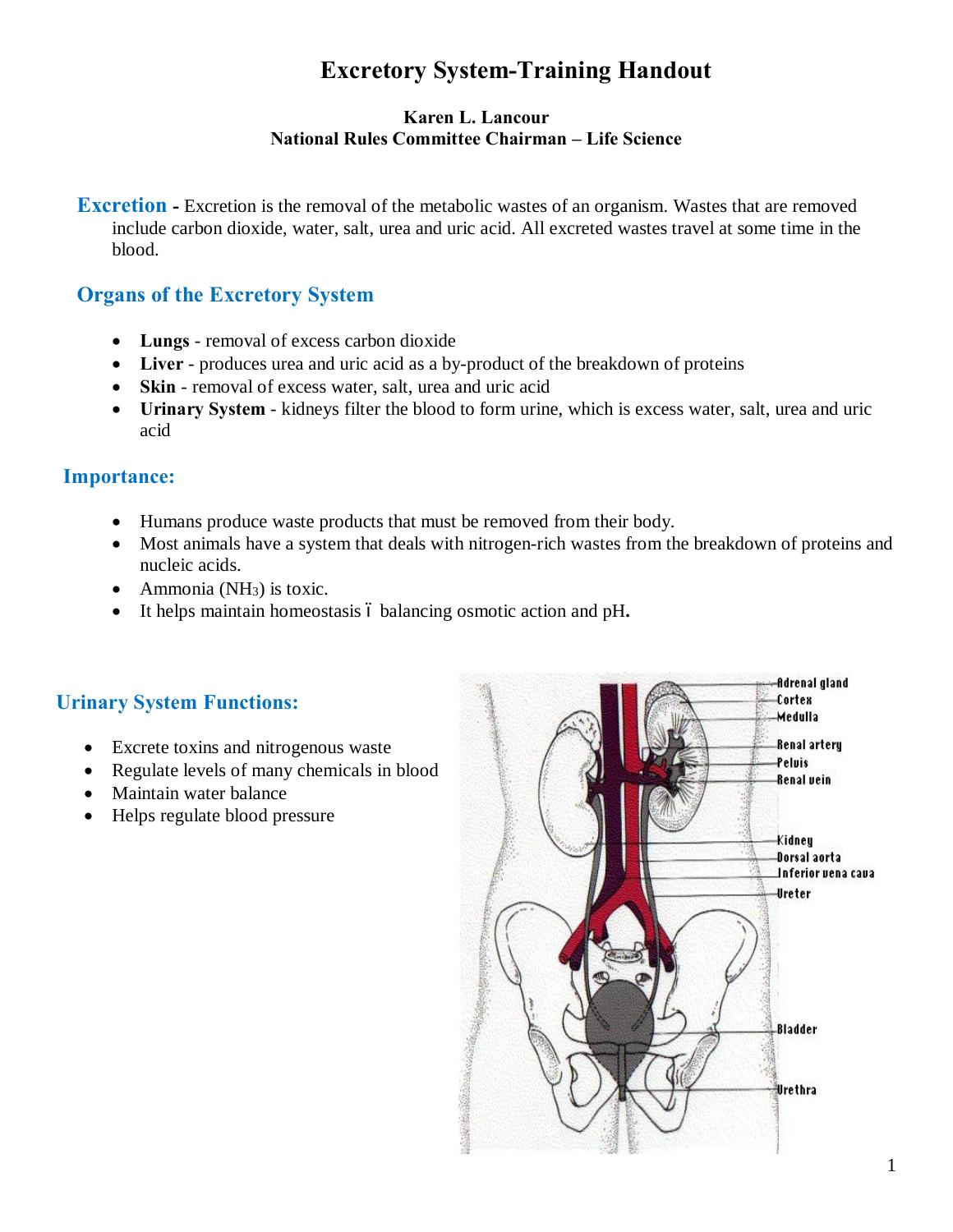# **Organs of the Urinary System**

**Kidney –** filters blood and forms urine- receives 20-25 % of arterial blood

Homeostatic device 6 regulates composition of the blood *Filtration* 6 removes waste





**Ureter –** carries urine to the urinary bladder Muscles contract and relax to move urine out of kidneys every 10 to 15 seconds to prevent infection

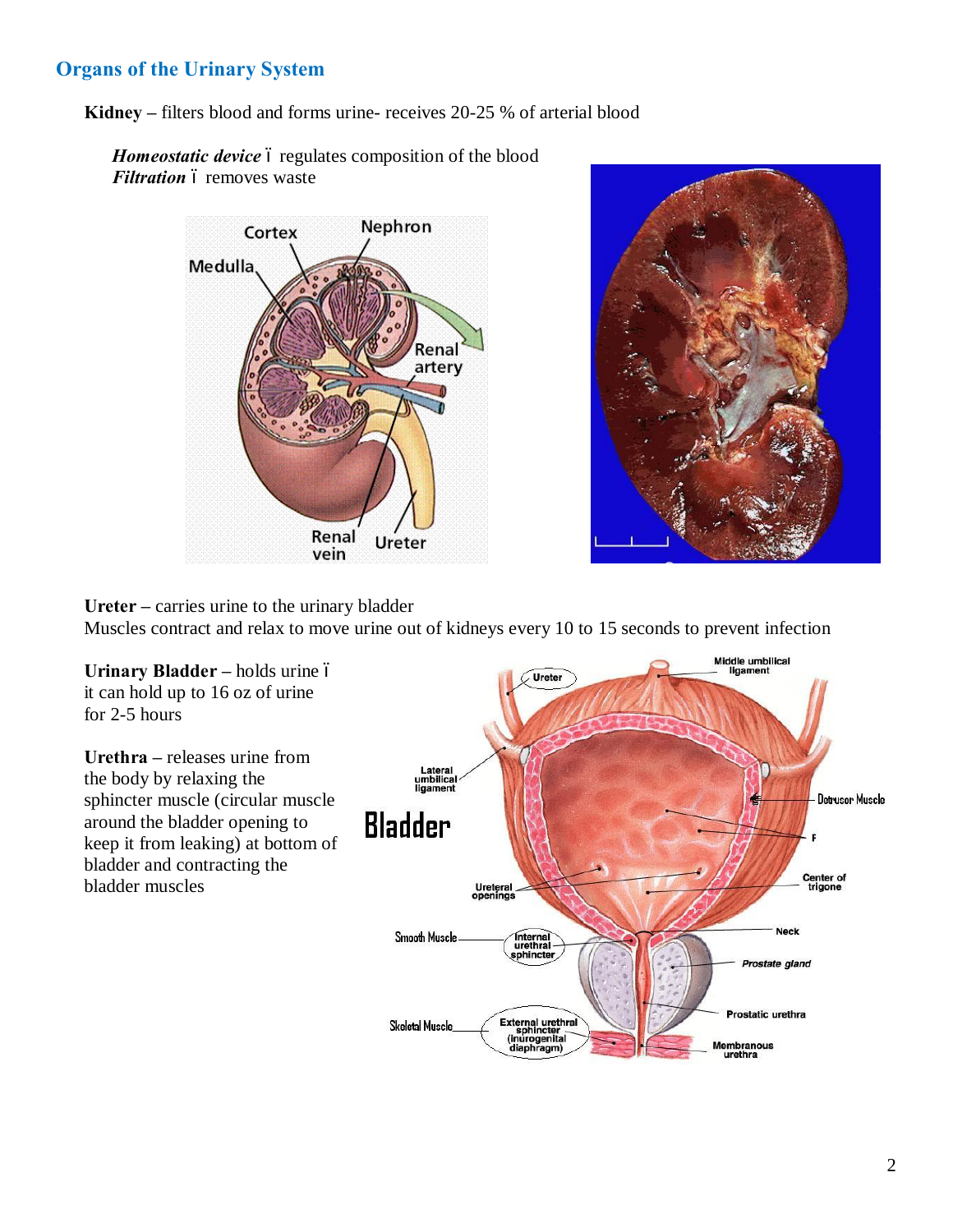### **Functions of the kidney**

- **filtration** 6 fluid pressure forces water and dissolved substances out of blood
- **reabsorption** 6 returns useful items as blood cells, plasma protein, glucose, amino acids, some salts and some water to the blood Some urea and other salts are also reabsorbed.
- secretion 6 *involves active transport* removes residues from toxins drugs, more urea and uric acid into urine, excess potassium ions, and regulates pH of blood





# **Nephron – basic unit of kidney**

#### **Overview of Nephron Structure and Function**

- General Nephron Structure
	- $\circ$  glomerulus  $\circ$  site of filtration from arterial blood
	- o proximal convolute tubule– first tube off glomerulus .
	- $\circ$  Loop of Henle  $\circ$  U-turn connecting tubules
	- $\circ$  distal convoluted tubule  $\circ$  to the Collecting Tubule
	- $\circ$  collecting tubule  $\circ$  urine from many nephrons
	- $\circ$  peritubular capillaries  $\circ$   $\circ$  around  $\circ$  the  $\circ$  tubes  $\circ$
- General Nephron Function
	- o glomerular filtration
	- o tubular reabsorption
	- o tubular secretion
- Fluid Processing in the Kidneys

180 liters of blood fluid processes each day

1.5 liters of urine produced each day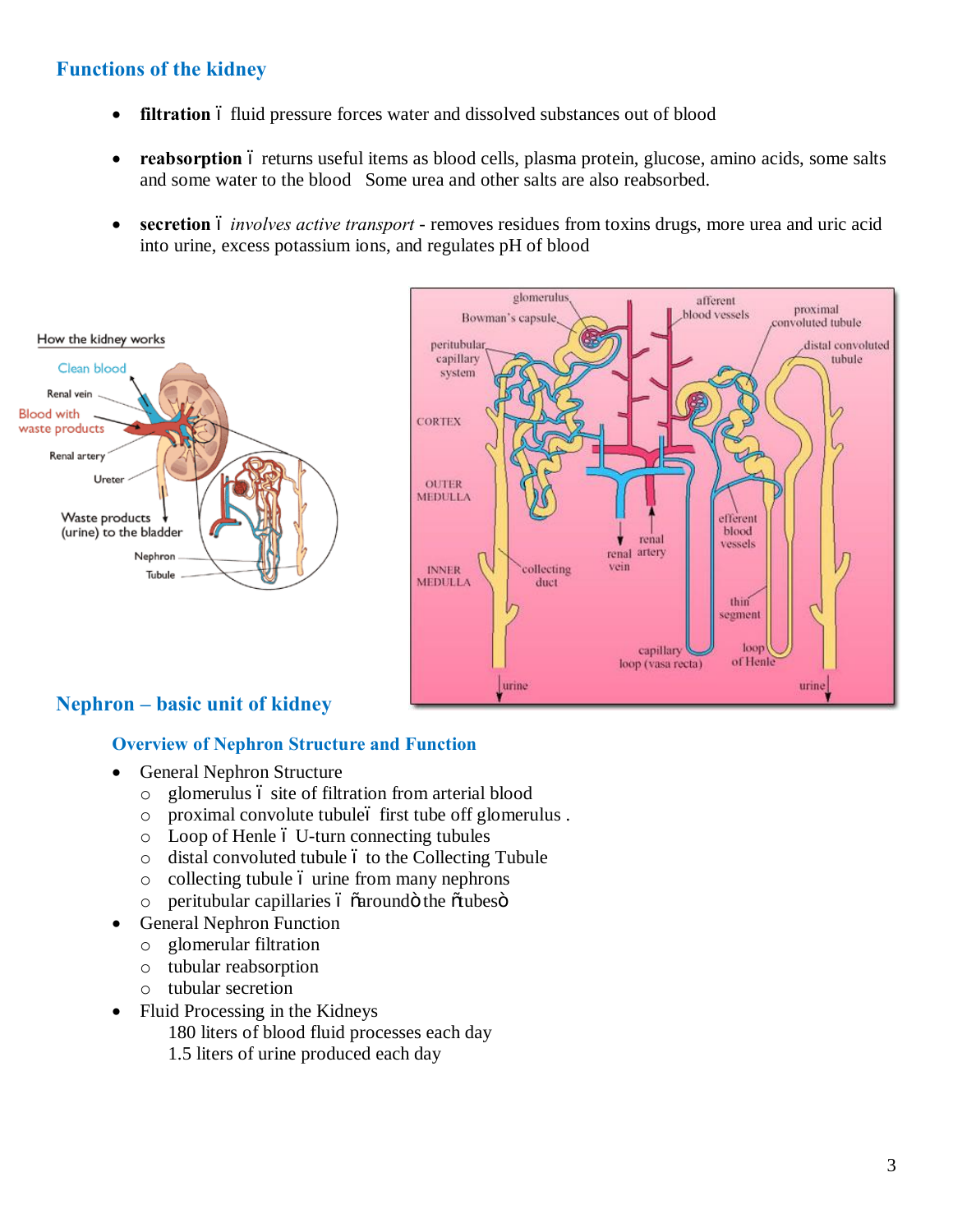# **Nephron Function:**

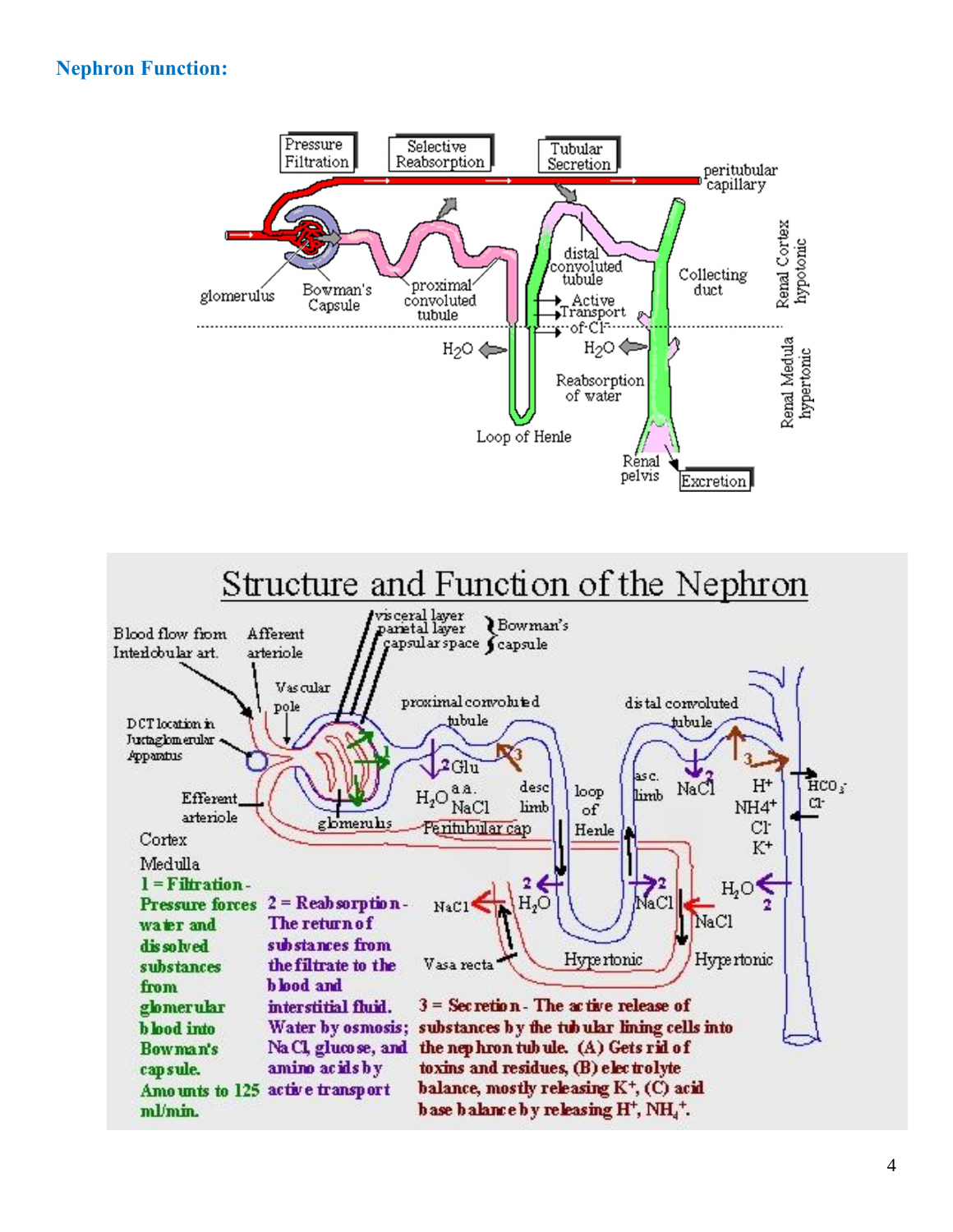### **STAGES OF URINE FORMATION IN THE NEPHRON**

- **Glomerular filtration** 6 into Bowmangs Capsule
	- o substances move from blood in glomerulus to the Bowman's capsule
- · **Tubular Reabsorption of solutes and water** 
	- $\circ$  **Solute Reabsorption** 6 from proximal tubule to capillary
	- o **substances move from renal tubules into blood of peritubular capillaries**
		- ß **glucose, water, urea, proteins, creatine**
		- ß **amino, lactic, citric, and uric acids**
		- ß **phosphate, sulfate, calcium, potassium, and sodium ions**
	- o **Water Reabsorption** 6 from proximal tubule and Loop of Henle to capillary
- **Tubular Secretion** 6 from capillary to distal
	- o substances move from blood of peritubular capillaries into renal tubules
	- o drugs and ions

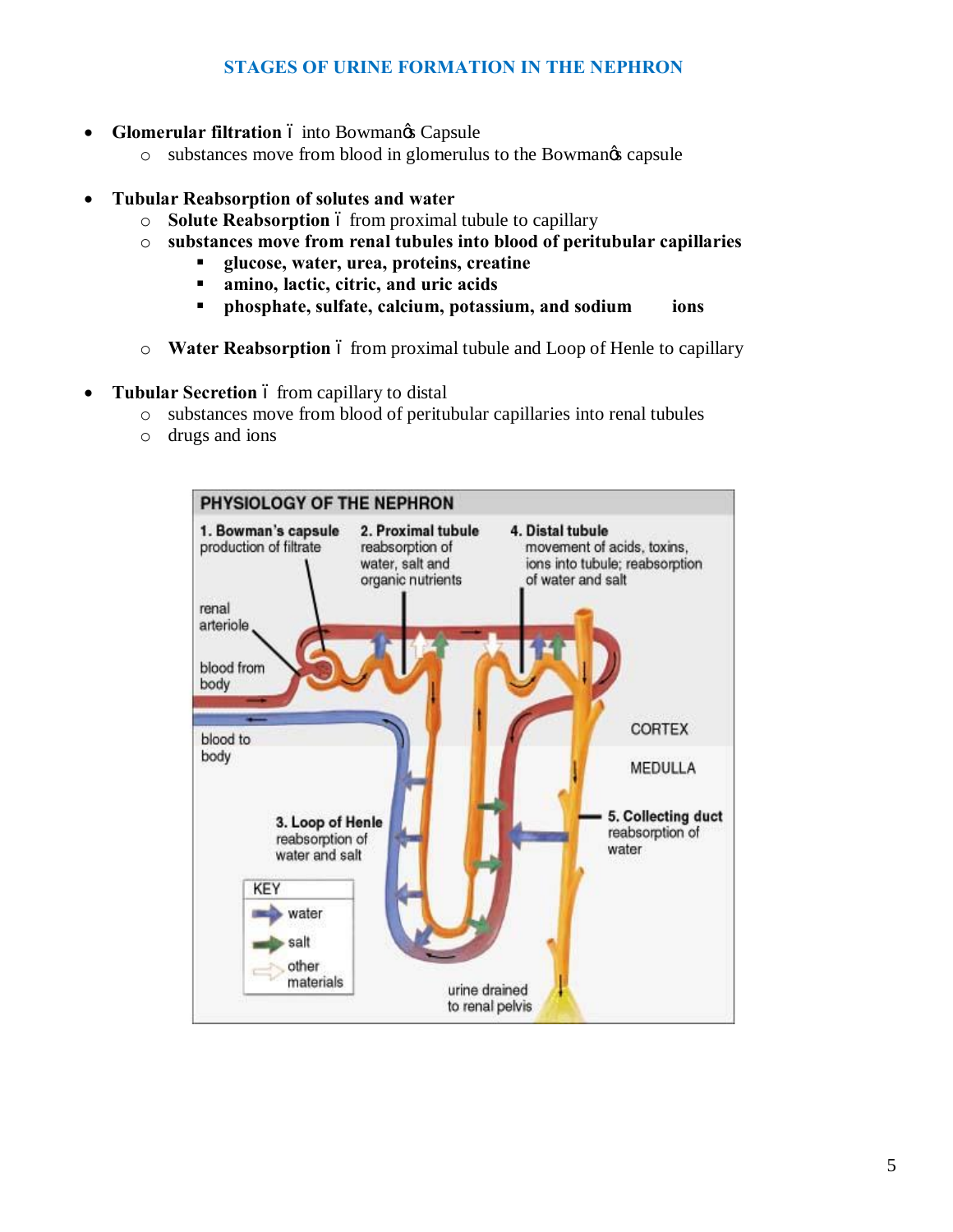#### **Glomerular Filtration**

A. Filtration Membrane

- 1. hydrostatic pressure 6 forces 1/5 of blood fluid through capillary walls into glomerular capsule
- 2. filtration membrane 6 has three parts
	- a. fenestrated capillare endothelium (prevents passage of blood cells)
	- b. basal membrane (allows most solutes but larger proteins)
	- c. visceral membrane of glomerular capsule
- 3. solutes that can pass into glomerular capsule
	- < 3 nm easily pass (water, sugar, amino acids, nitogenous waste molecules)
	- $\geq 9$  nm larger proteins cannot pass through
- B. Net Filtration Pressure

|             | $NFP =$ force OUT of blood $\phi$ force to remain IN blood |             |
|-------------|------------------------------------------------------------|-------------|
|             | $NFP = glomerular$ ó (glomerular + capsular)               |             |
| hydrostatic | osmotic                                                    | hydrostatic |
| pressure    | pressure                                                   | pressure    |
|             | NFP = 55 mm Hg 6 (30 mm Hg + 15 mm Hg)                     |             |
|             | NFP = 55 mm Hg 6 (45 mm Hg)                                |             |
|             | $NFP$ = net filtration pressure = 10 mm Hg                 |             |

[This is the NET forces pushing fluid/solutes OUT of blood]



- C. Glomerular Filtration Rate (GFR)
	- 1. glomerular filtration rate = milliliters of blood fluid filtered by glomerulus each minute Factors effecting the GFR:
		- a. total filtration surface area
		- b. membrane permeability to fluid/solutes
		- c. Net Filtration Pressure
	- 2. Normal GFR = 125 ml/min (7.5 L/hr, 180 L/day)
	- 3. NFP 6 primary factor controlling GFR
		- a. bleeding 6 NFP drops, lowers the pressure
		- b. dehydration 6 NFP drops, lowers the pressure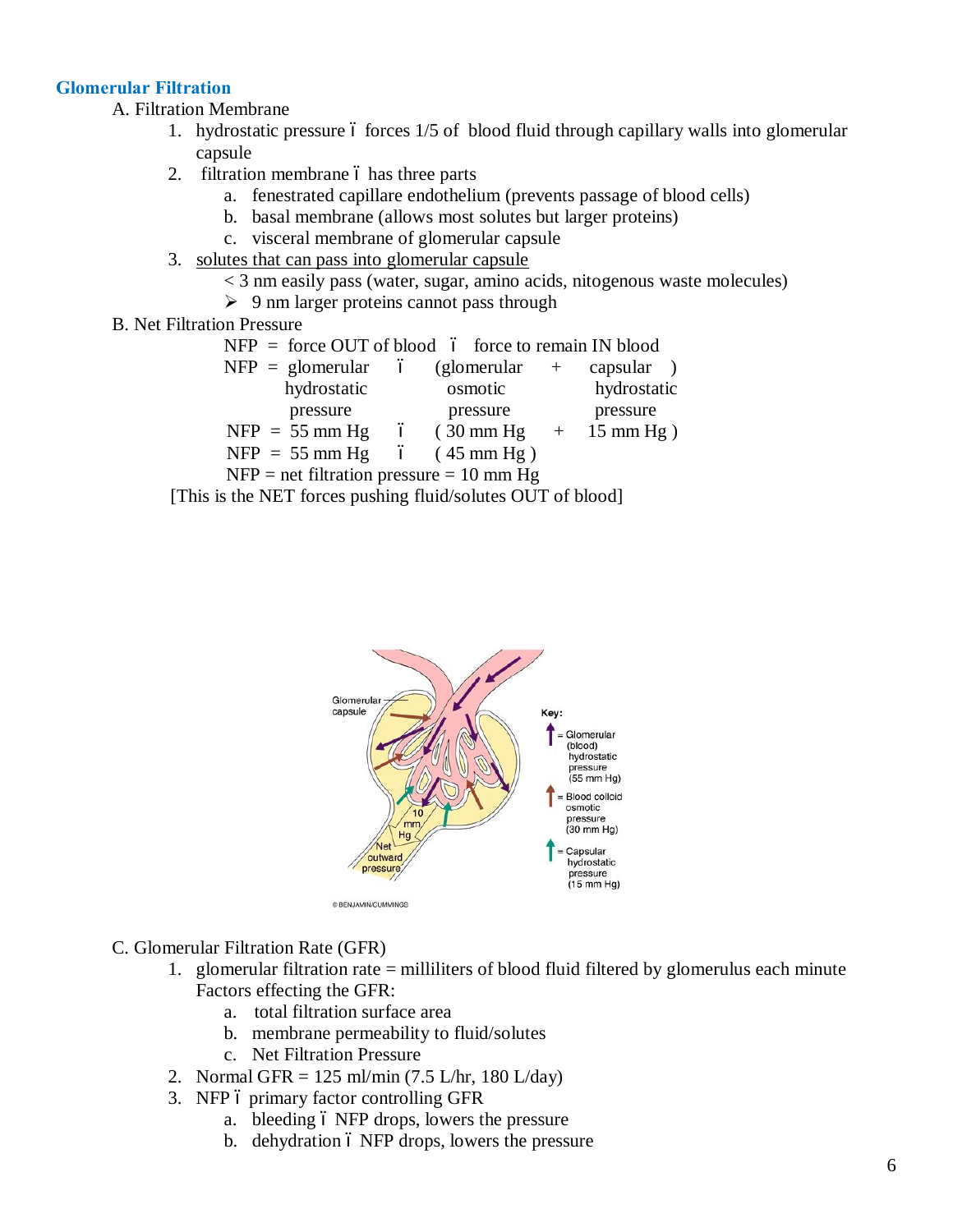- D. Intrinsic Controls: Regulation of Glomerular Filtration
	- 1. renal autoregulation 6 rate of FILTRATE production must be coordinated with reabsorption rate
	- 2. myogenic mechanism 6 circular muscle around the glomerular arterioles reacts to pressure changes
		- a. increased blood pressure -> vasoconstriction
		- b. decreased blood pressure -> vasodilation
	- 3. tubuloglomerular feedback mechanism ó macula densa cells (of juxtaglomerular apparatus) sense the solute concentration of the FILTRATE
		- a. low concentration -> vasodilation
		- b. high concentration -> vasoconstriction
	- 4. renin-angiotensin mechanism

renin (released by juxtoglomerular cells) -> anigiotensinogen -> angiotensin I -> angiotensin II -> global vasoconstrictor (rise in blood pressure) release of aldosterone (resorption of more  $Na<sup>+</sup>$ 

Factors causing release of Renin:

- a. reduced stretch of juxtaglomerular cells
- b. stimulation by macula densa cells (as above)
- c. stimulation of juxtaglomerular cells by sympathetics
- E. Extrinsic Controls: Sympathetic Innervation
	- 1. sympathetics 6 cause increased release of renin
	- 2. epinephrine 6 causes increased vasoconstriction

### **Tubular Reabsorption: Reabsorbing the Glomerular Filtrate**

- A. Overview of Reabsorption
	- 1. filtrate all fluid and its solutes pushed into the capsule
	- 2. urine filtrate minus reabsorbed substances
	- 3. route of reabsorption (transepithelial process)

luminal surface of tubule cells >> basolateral membrane of tubule cells >> interstitial fluid between tubule cells and capillaries >>

- endothelium of the peritubular capillary
- 4. most sugars and amino acids are reabsorbed
- 5. water and ion reabsorption depends on hormonal control

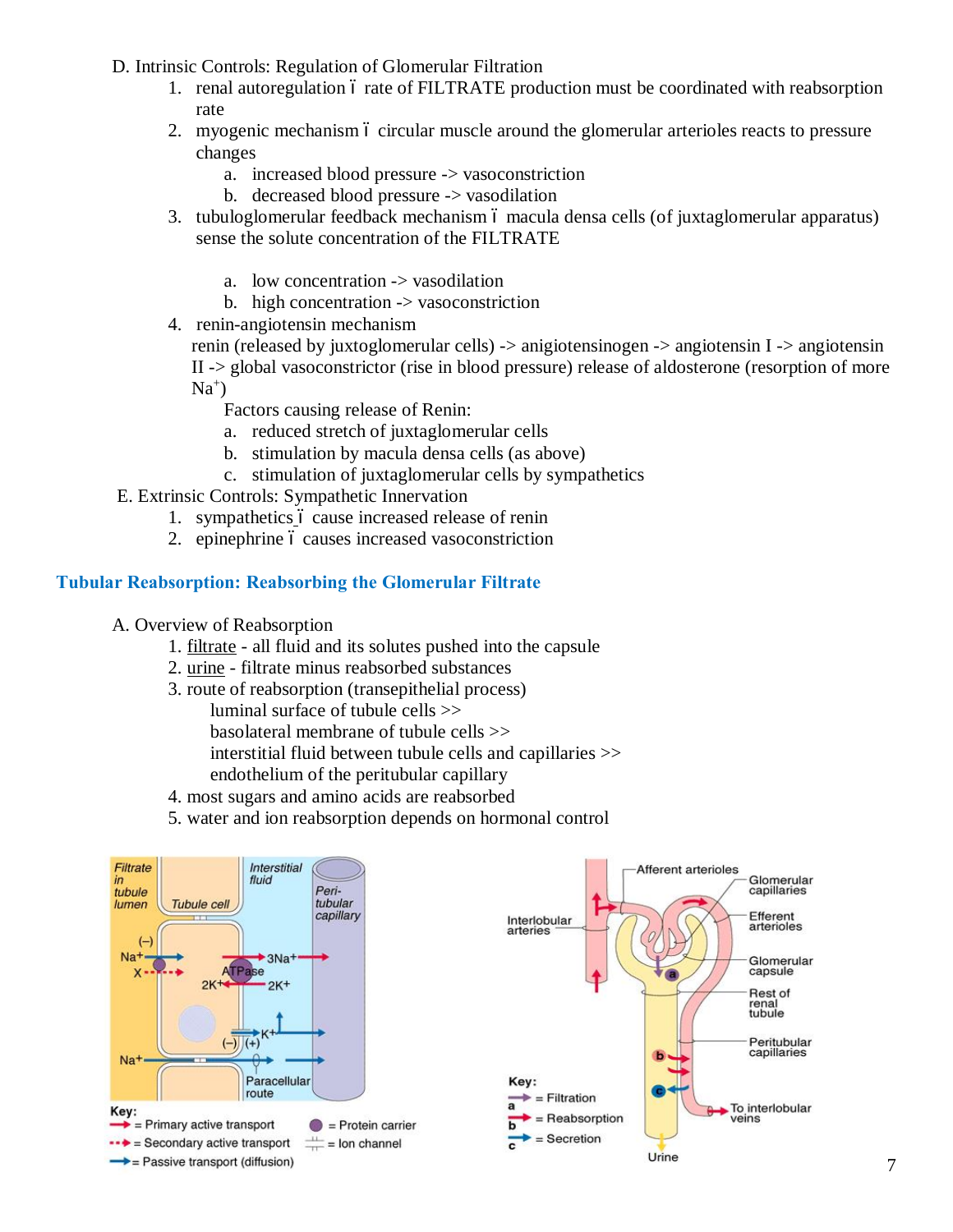#### B. Active Tubular Reabsorption

- 1. glucose, amino acids, lactate, vitamins, ions
	- a. move across luminal surface by diffusion
	- b. actively transported across basolateral membrane
		- i. contransported with Na+
	- c. diffuse into capillary by diffusion

2. transport maximum  $(T_m)$  - when  $\tilde{o}$  carrier proteins  $\tilde{o}$  for specific solute becomes saturated and cannot carry the substance across the membrane

- a. diabetes mellitus ó lower Tm (glucose lost)
- C. Passive Tubular Resorption
	- 1. Na<sup>+</sup> driven into interstitial space actively (above)
	- 2.  $HCO<sub>3</sub>$  and Cl follow Na<sup>+</sup> into the space
	- 3. obligatory water resoprtion 6 water follows ions into the interstitial space between tubule  $\&$ capillary
	- 4. solvent drag 6 solutes will begin to move into tubule from filtrate, following water (especially some urea and lipid-soluble molecules
- D. Nonreabsorbed Substances
	- 1. urea, creatinine, uric acid 6 most is not reabsorbed because of the following reasons
		- a. no carrier molecules for active transport
		- b. not lipid-soluble
		- c. too large (as with most proteins)
- E. Absorption in Different Regions of Renal Tubule
	- 1. proximal tubule 6 closest to the glomerular capsule
		- a. almost all glucose & amino acids
		- b. 75-80% of water and Na+
		- c. most active transport of ions
	- 2. Loop of Henle  $\acute{o}$  connects proximal  $\&$  distal tubules

Regulates Total water retained or lost:

- a. descending limb 6 water can return
- b. ascending limb 6 water can be reabsorbed
- 3. distal tuble  $\&$  collecting duct 6 final passageway
	- a. antidiuretic hormone (ADH) 6 causes increased permeability to  $Na<sup>+</sup>$  and water, allow resorption
	- b. aldosterone 6 stimulated be renin-angiotensin, enhances  $Na<sup>+</sup>$  reabsorption (water follows)
		- i. lower blood pressure
		- ii. low  $Na<sup>+</sup> concentration (hyponatremia)$
	- c. atrial natriuretic factor (ANF) 6 reduces  $Na<sup>+</sup>$  permeability, less water (in response to high B.P.)

#### **Tubular Secretion**

- A. Movement from Capillaries to Tubular Cells
	- 1. K+, creatinine, ammonia, organic acids, drugs
	- 2. Primary functions of tubular secretion:
		- a. moving drugs into the urine
		- b. moving more urea & uric acid into urine
		- c. removing excess  $K^+$  from blood
		- d. regulating  $pH$  ( $H^+$  ion removal)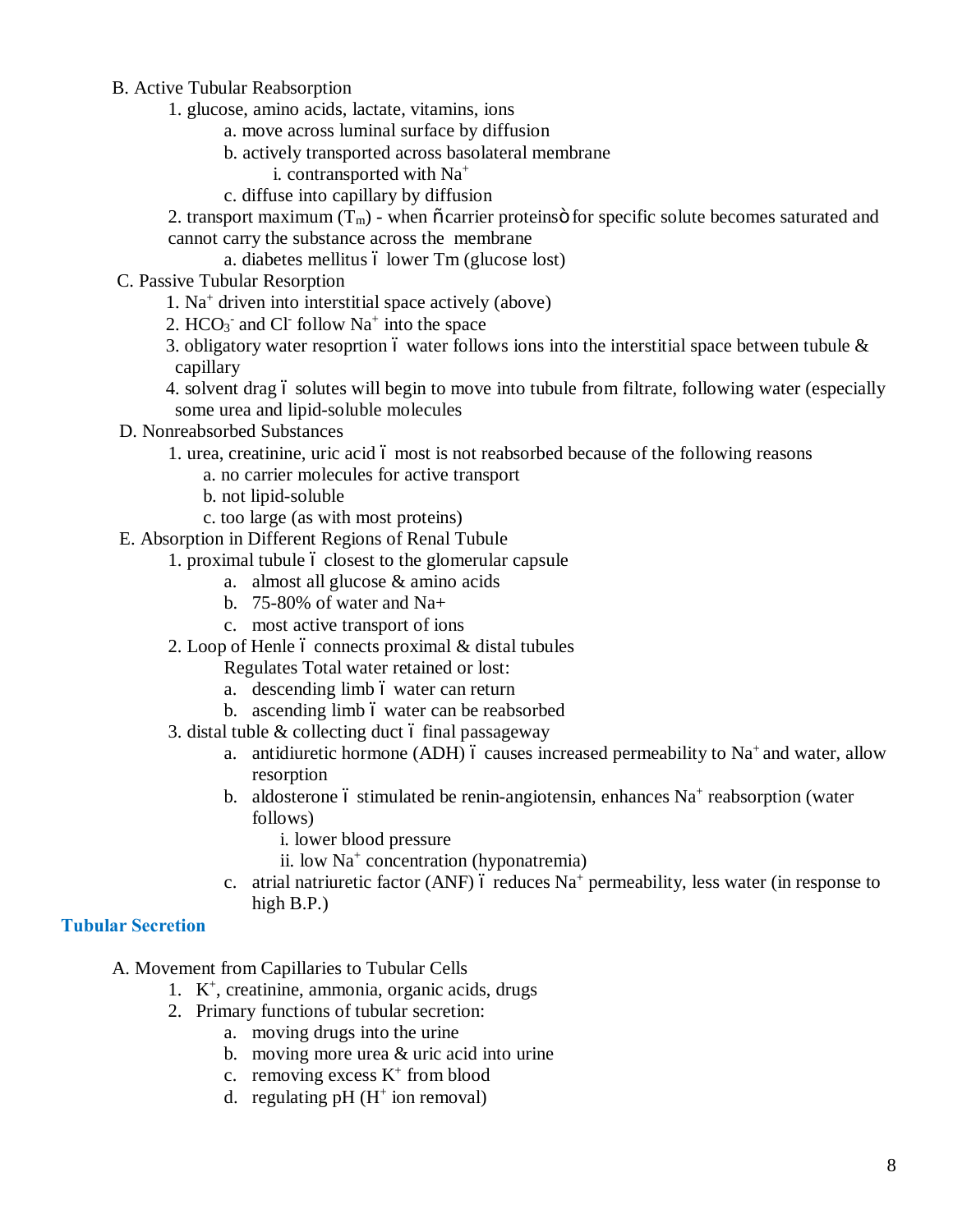### **Regulation of Urine Concentration & Volume**

- A. Osmolarity 6 Number of Solute particles in 1 Liter water
	- 1. independent of size of solute (Na+, glucose)
	- 2. 1 osmol =  $6.02$  X 10^23 particle in 1 Liter
	- 3. milliosmol (mosm)  $= 0.001$  osmol
	- 4. normal body fluids = 300 mosm
- B. Countercurrent Multiplier Mechanism for Maintenance of Blood/Urine Osmolarity
	- 1. Water moves out along Descending Limb of the Loop of Henle, creating 1200 mosm urine at the base
	- 2. Na+Cl- moves out along the Ascending Limb of the Loop of Henle, creating 100 mosm urine at distal end. This salt helps pull more water out of the Descending Limb in positive feedback mechanism.
	- 3. In times of dehydration, Collecting Tubules leak urea to interstitial space, further increasing water retention by increasing osmolarity.



4. Vasa recta (capillaries around Loop of Henle) have no Net Effect on water/salt balance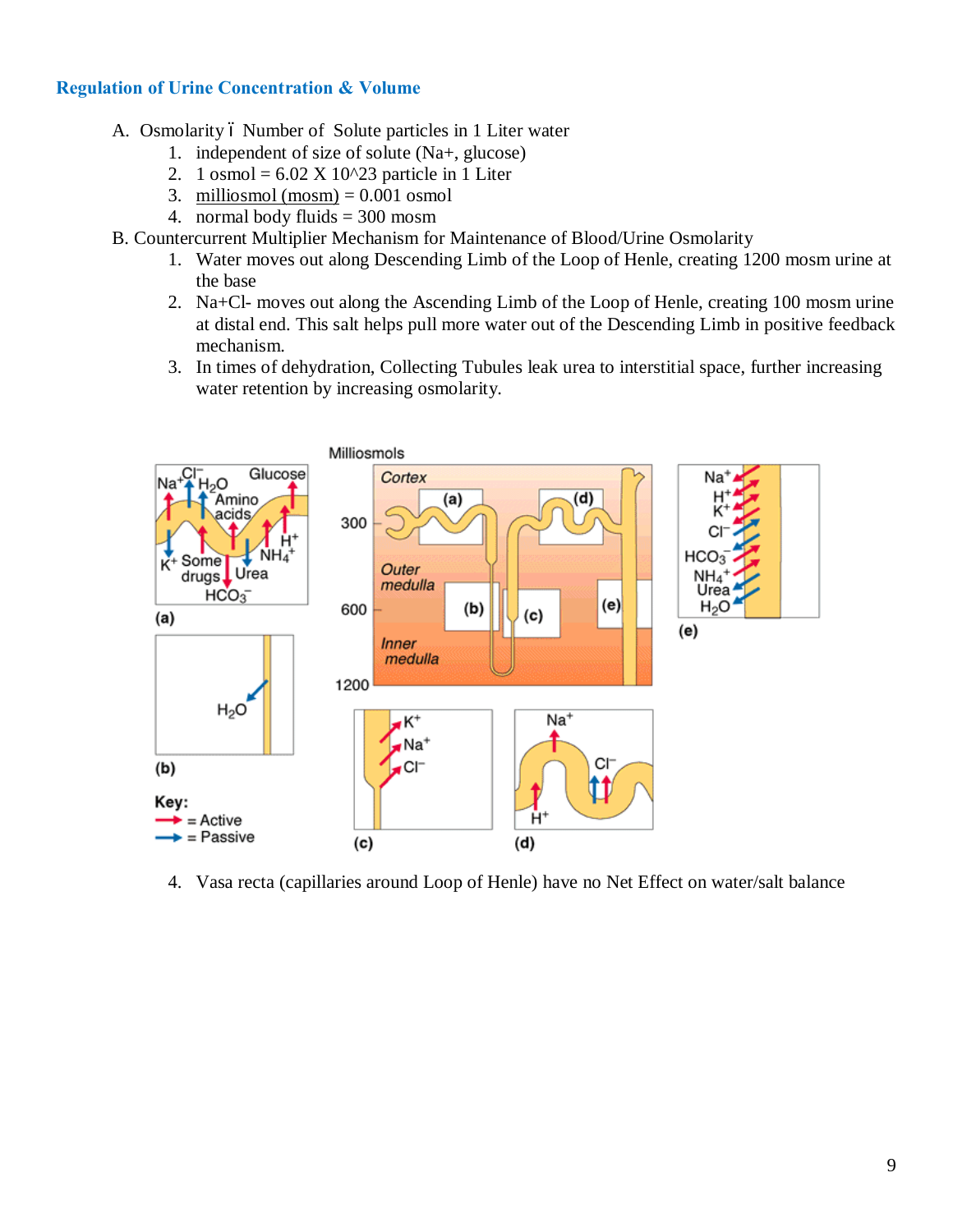- C. Formation of Dilute Urine
	- 1. When water removal is needed, no ADH is released, so that the Distal and Collecting Tubules will not actively transport  $Na<sup>+</sup>$  out; no water moves out
	- 2. Urine may be as low as 50 mosm
- D. Formation of Concentrated Urine (Water Conservation)
	- 1. antidiuretic hormone (ADH) 6 stimulates reabsorption of water in the Distal and Collecting Tubules
- E. Diuretics (Stimulate Water Loss)
	- 1. alcohol 6 inhibits action of ADH
	- 2. caffeine 6 causes renal vasodilation; increases GFR
	- 3. Na<sup>+</sup> resorption blockers 6 block Na<sup>+</sup> movement

#### **Renal Clearance**

A. Renal Clearance  $(RC)$  6 the rate at which the kidney can remove a substance from the blood

| $RC =$    |          | U/P X V                                      |
|-----------|----------|----------------------------------------------|
|           |          | concentration of substance in urine (mg/ml)  |
| $I$ $I/P$ | $\equiv$ |                                              |
|           |          | concentration of substance in plasma (mg/ml) |
|           |          | rate of the formation of urine (ml/minute)   |
|           |          | $normal = 1 ml/minute)$                      |

- B. Glomerular Filtration Rate =  $125$  ml/minute; (determined by challenge with  $\delta$ Insulin $\ddot{\text{o}}$ )
	- 1.  $RC < 125$  ó reabsorption is occurring
	- 2.  $RC > 125$  ó tubule cells secrete into the urine

#### **Characteristics and Composition of Urine**

- A. Physical Characteristics
	- 1. color 6 clear to yellowish; influenced by diet, drugs, and health state
	- 2. odor 6 slightly aromatic; influenced by diet, drugs, and health state
	- 3. pH  $(H^+$  conc.) 6 usually about 6; changes in diet can affect the pH
	- 4. specific gravity 6 compared density to distilled water; urine slightly heavier (with solutes)
- B. Chemical Composition
	- 1. 95% water
	- 2. 5% solutes 6 urea (breakdown of amino acids); uric acid; creatinine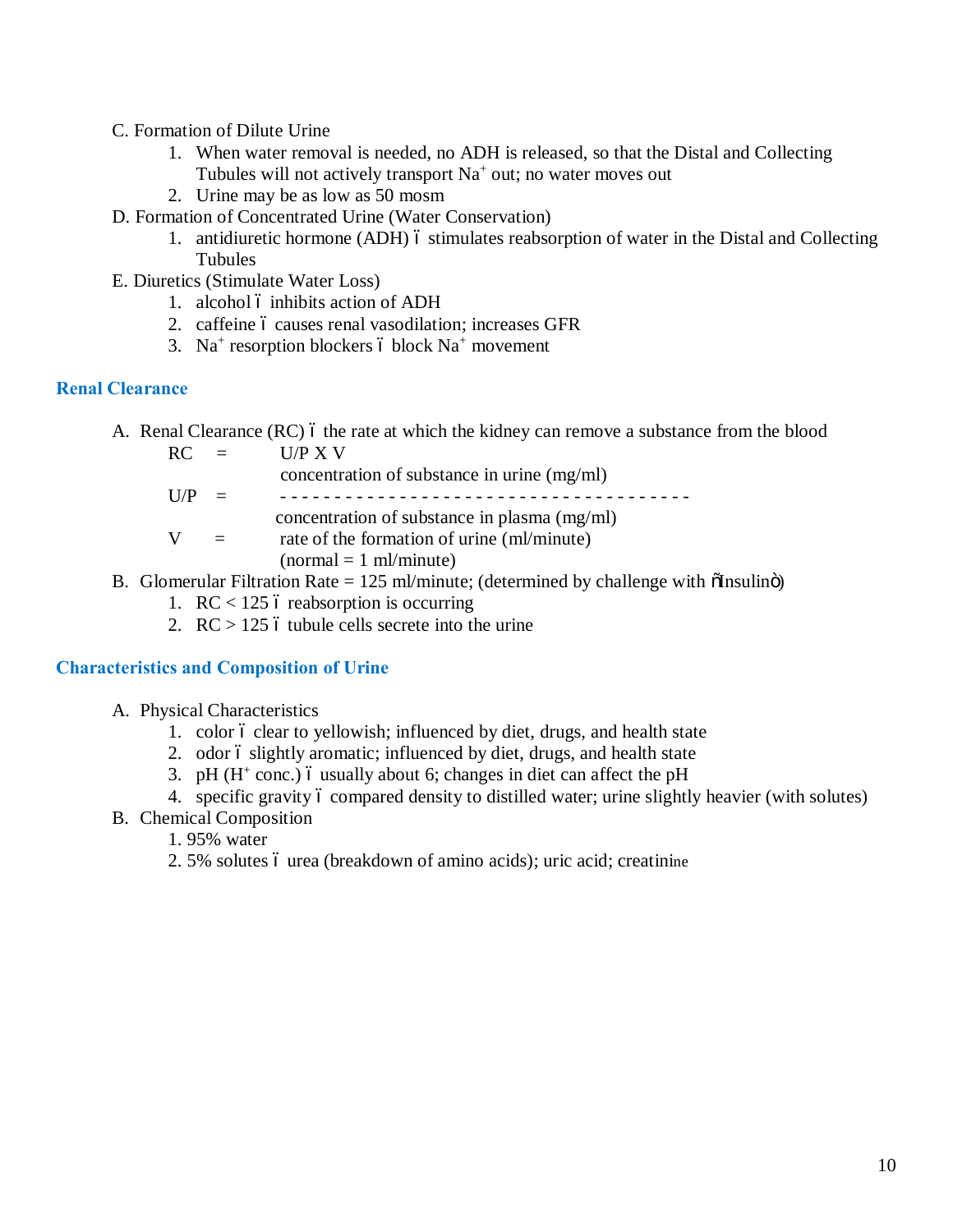

**Normal GFR** =  $125$  mL/min or 7.5 l/hr or 180 l/day

#### *GFR–* **amount of filtrate formed per minute in all nephrons of both kidneys**

- $\acute{E}$  The amount of fluid filtered from the glomeruli into Bowman's space per unit of time.
- $\acute{E}$  Renal capillaries are much more permeable than others.
- $\acute{E}$  The flow rate is 180 L/day (125 ml/min) compared to 4 L/day in the other capillaries.
- $\acute{E}$  The entire plasma volume is filtered about 60 times a day! Most is reabsorbed!

$$
GFR = \underbrace{UV}_{P} = \underbrace{Urine\ concentration\ x\ Rate\ of\ Urine Flow}_{B} = \underbrace{g/ml\ x\ ml/min}_{g} = ml/min
$$

**Note:** Cranberry juice acidifies the urine which can help prevent bacterial growth and some types of kidney stones. It also reduces the adherence of bacteria onto the walls of the urinary tract reducing the risk of urinary tract infections.